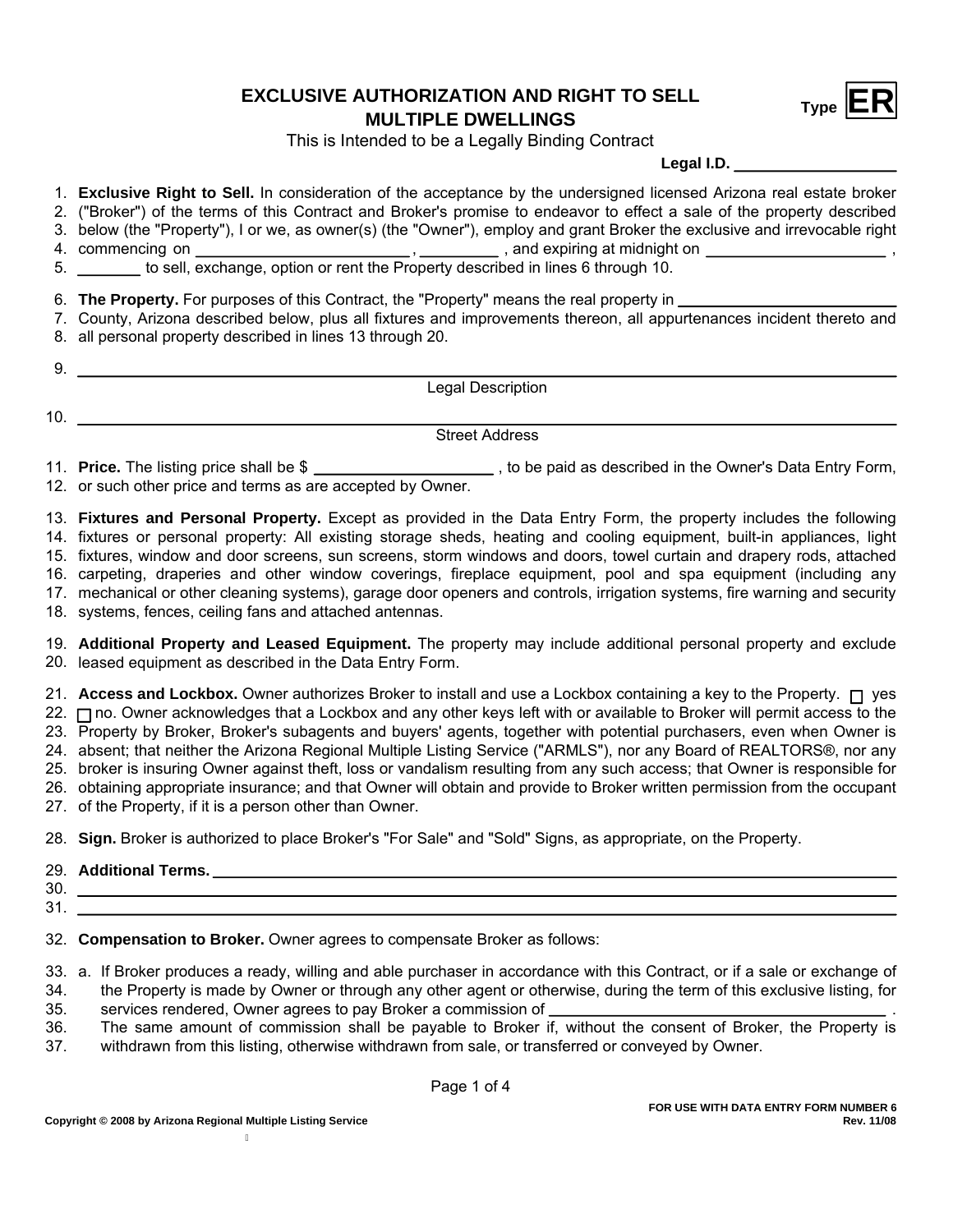38. b. If within days after the expiration of this Contract, a sale, exchange or option is made by Owner to any

39. person to whom the Property has been shown by Broker or any agent of Broker, or with whom Broker or any agent

40. of Broker has negotiated concerning the sale of the Property, the same fee shall be payable unless this Contract

41. has been renewed or the Property has been relisted on an exclusive basis with another real estate broker.

42. c. Owner authorizes Broker to cooperate with other brokers and to divide with other brokers all such compensation in 43. any manner acceptable to Broker.

44. d. Owner will instruct the escrow company to pay all such commissions to Broker as a condition to closing and 45. irrevocably assigns Owner's proceeds to Broker at close of escrow to the extent necessary therefor. If completion of the sale is prevented by default of Owner, or with the consent of Owner, the entire fee shall be paid directly by Owner. If the earnest deposit is forfeited for any other reason, Owner shall pay a brokerage fee equal to one-half of the earnest deposit, provided such payment shall not exceed the full amount of the fee. Nothing in this paragraph shall be construed as limiting applicable provisions of law relating to when commissions are earned or payable. 46. 47. 48. 49.

50. **TERMS ON REVERSE.** THE TERMS AND CONDITIONS ON THE REVERSE SIDE HEREOF PLUS ALL 51. INFORMATION ON THE DATA ENTRY FORM ARE INCORPORATED HEREIN BY REFERENCE.

52. **Receipt of Copy.** Broker and Owner acknowledge receipt of a copy of this Contract.

53. COMMISSIONS PAYABLE FOR THE SALE, LEASING OR MANAGEMENT OF PROPERTY ARE NOT SET BY ANY BOARD OF REALTORS® OR MULTIPLE LISTING SERVICE OR IN ANY MANNER OTHER THAN BY 54. 55. NEGOTIATION BETWEEN THE BROKER AND THE CLIENT.

| 56. | Owner                                                                                                                                                                                                                                                                                                                       | Address                                                                                                          | Date                                                                                                                                                                                                                           |
|-----|-----------------------------------------------------------------------------------------------------------------------------------------------------------------------------------------------------------------------------------------------------------------------------------------------------------------------------|------------------------------------------------------------------------------------------------------------------|--------------------------------------------------------------------------------------------------------------------------------------------------------------------------------------------------------------------------------|
|     | 57. $\qquad \qquad$<br>Owner                                                                                                                                                                                                                                                                                                | City/Zip                                                                                                         | Phone                                                                                                                                                                                                                          |
|     | 58. In consideration of Owner's representations and promises in this Contract. Broker agrees to endeavor to effect a sale,<br>59. exchange or option in accordance with this Contract and further agrees to file this listing for publication by a local<br>60. Board of REALTORS® and dissemination to the Users of ARMLS. |                                                                                                                  |                                                                                                                                                                                                                                |
|     | Listing Office                                                                                                                                                                                                                                                                                                              | By (Signature)                                                                                                   | Phone                                                                                                                                                                                                                          |
|     |                                                                                                                                                                                                                                                                                                                             | <b>Broker</b>                                                                                                    | Date: the contract of the contract of the contract of the contract of the contract of the contract of the contract of the contract of the contract of the contract of the contract of the contract of the contract of the cont |
|     |                                                                                                                                                                                                                                                                                                                             | 63. Broker's File/Log No. _____________________Manager's Initials_________Broker's Initials_________ Date:______ |                                                                                                                                                                                                                                |

NO REPRESENTATION IS MADE AS TO THE LEGAL VALIDITY OR ADEQUACY OF ANY PROVISION OR THE TAX CONSEQUENCES THEREOF. IF YOU DESIRE LEGAL OR TAX ADVICE, CONSULT YOUR ATTORNEY OR TAX ADVISOR.

Page 2 of 4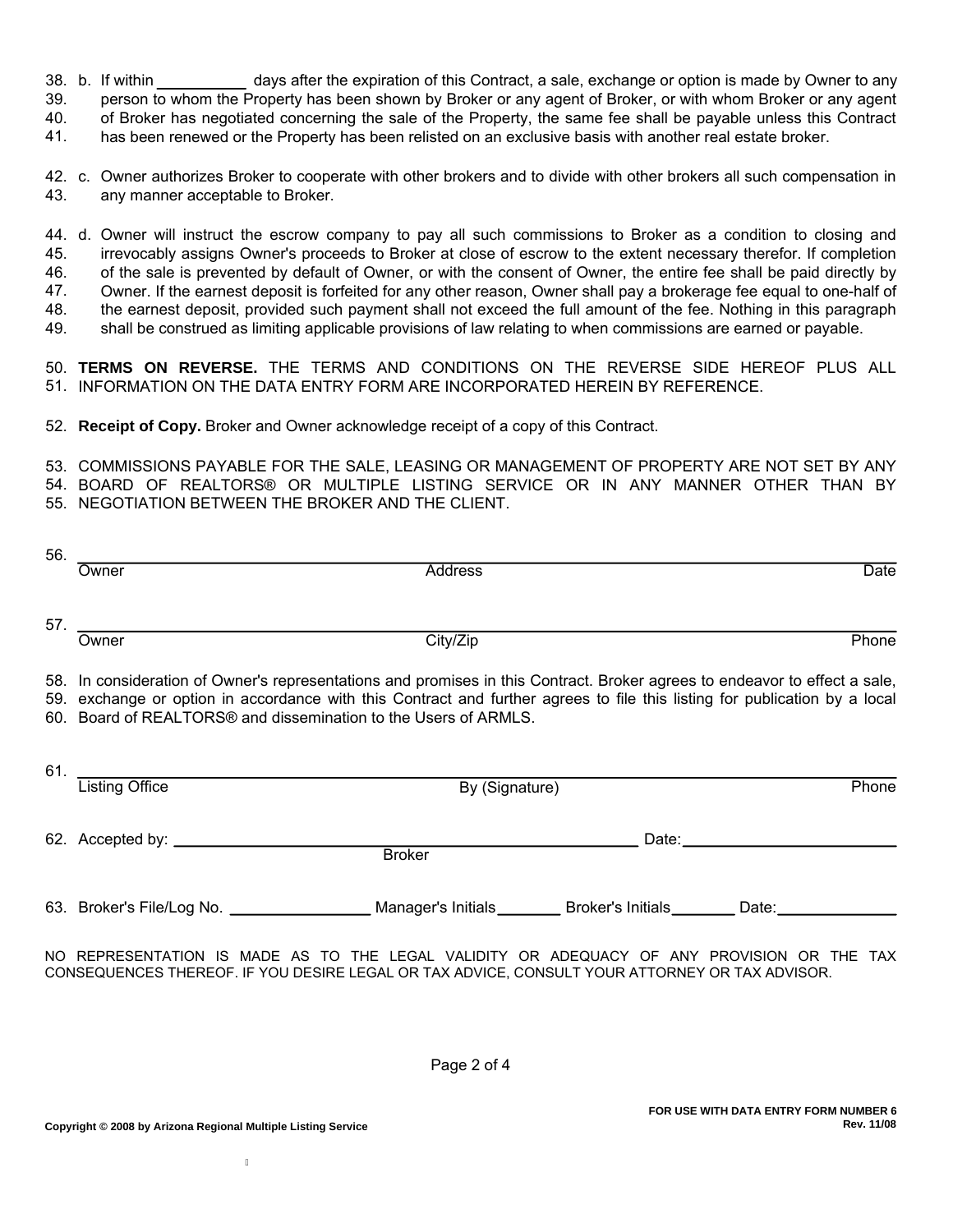64. **Multiple Listing Service.** Broker is a member of a local Board of REALTORS®, which is a member of ARMLS. This

65. listing information will be provided to ARMLS to be published and disseminated to its Users. Broker is authorized to

66. offer subagency and to appoint subagents and to report the sale, exchange, option or rental of the Property, and its

67. price, terms and financing, to a local Board of REALTORS® for dissemination to and use by authorized ARMLS Users

68. and to the public.

69. **Role of Broker.** Owner acknowledges that Broker is not responsible for the custody or condition of the Property or for 70. its management, maintenance, upkeep or repair.

71. **Title.** Owner agrees to furnish marketable title by warranty deed and an Owner's policy of title insurance in the full 72. amount of the purchase price.

## 73. **Cooperation by Owner.**

74. a. Owner agrees to make available to Broker and prospective purchasers all data, records and documents pertaining 75. 76. to the Property. As soon as practicable after a purchase contract has been executed, Owner also agrees to provide

to the buyer copies of all unrecorded leases, restrictions, notes, licenses, agreements, warranties and permits 77. affecting the premises or the use or occupancy thereof and a list of all tenants, deposits, rents and expenses.

78. b. Owner agrees to allow Broker, and any other broker who is a subagent of Broker to show the Property at 79. 80. reasonable times and upon reasonable notice and to commit no act which might tend to obstruct Broker's performance hereunder. Owner shall not deal directly with any prospective purchaser of the Property during the term of this Contract and shall refer all prospective purchasers to Broker during the term hereof. Owner agrees to cooperate with Broker on any offers to purchase the Property. Owner also authorizes Broker to permit a broker who is a buyer's agent to show the Property at such times and on such terms as are acceptable to Owner or Broker. 81. 82. 83.

- 84. **Warranties by Owner.** Owner represents and warrants, as follows:
- 85. a. Owner is the Owner of record of the Property and has full authority to execute this Contract.
- 86. b. All information concerning the Property in this Contract, including the Data Entry Form, or otherwise provided by

Owner to Broker or any purchaser or prospective purchaser of the Property is, or will be at the time made, and shall be at the closing, true, correct and complete. Owner agrees to notify Broker promptly if there is any material change 87. 88.

- is such information during the term of this Contract. 89.
- 90. c. Except as otherwise provided in this Contract, Owner warrants that Owner shall maintain and repair the Property so that, at the earlier of possession or the close of escrow: the property shall be at least in substantially the same condition as on the effective date of this Contract; the roof will be water-tight; all heating, cooling, plumbing and electrical systems and built-in appliances will be in working condition; and if the Property has a swimming pool and/or spa, the motors, filter systems (and heaters, if so equipped) will be in working condition. Owner warrants that prior to the close of escrow, payment is full will have been made for all labor, materials, machinery, fixtures or tools furnished within the 120 days immediately preceding the close of escrow in connection with the construction, alteration or repair of any structure on or improvement to the Property. Prior to the close of escrow, Owner shall grant the purchaser or purchaser's representatives reasonable access to enter and inspect the Property. 91. 92. 93. 94. 95. 96. 97. 98.
- 
- 99. d. The information in this Contract, if any, pertaining to a public sewer system, septic tank or other sanitation system 100. is correct.
- 101. e. Owner will disclose to any potential purchaser all facts known to him concerning adverse conditions or latent 102. defects in, to or affecting the Property.